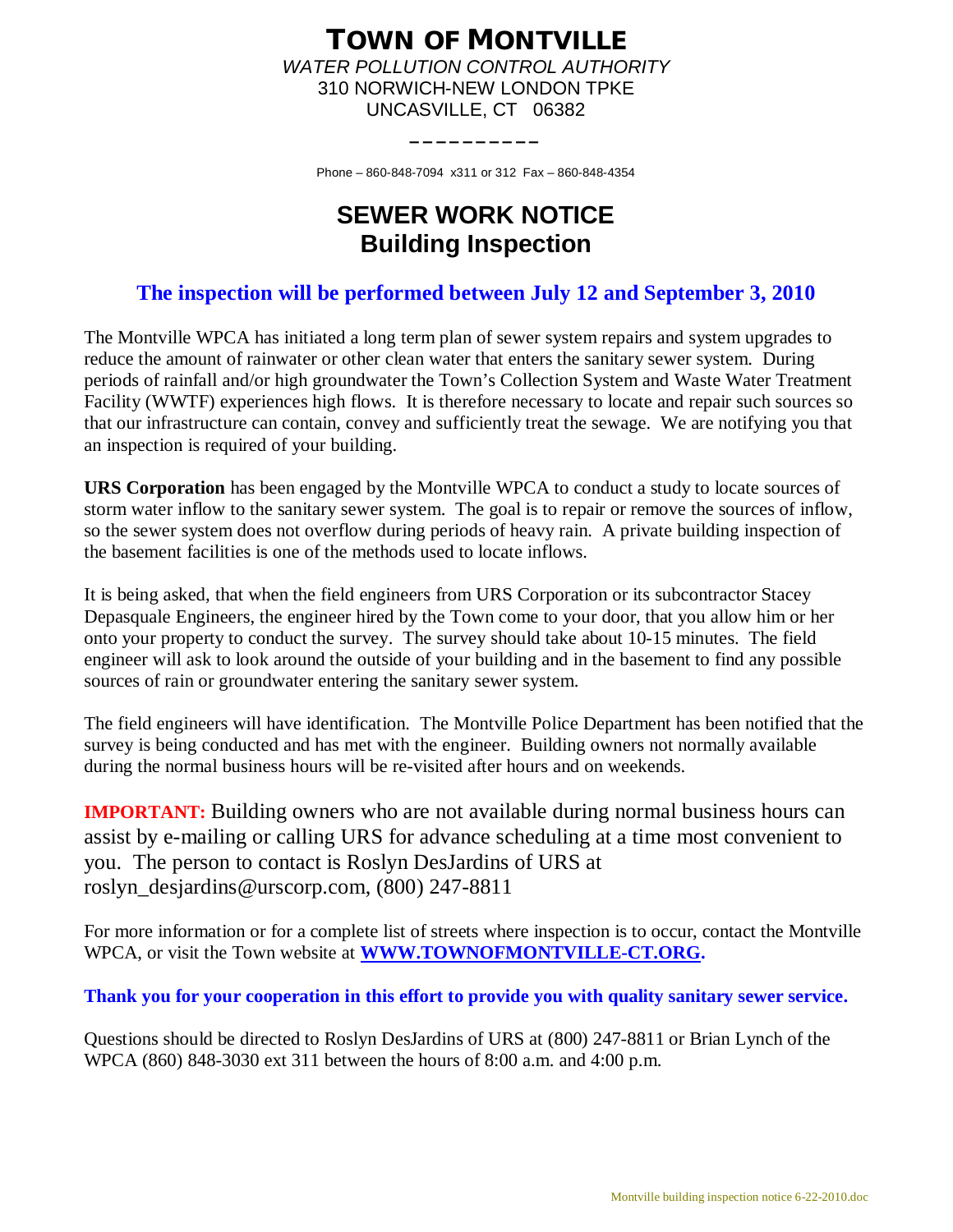## **Town of Montville WPCA Building Inspection Program**

## **Frequently Asked Questions**

# *What is the Building Inspection Program for?*

The Montville WPCA is trying to identify extraneous flows in the sewer system. Extraneous flows include rainwater from catch basins, sump pumps, area drains, along with groundwater that gets into the sewer through cracks in sewer pipes. The purpose of this inspection is to identify these sources on private property.

# *Doesn't rainwater get into the sewer through catch basins in the street anyway? What is the difference between storm drain and sanitary sewer?*

No, it does not. There are two separate systems to convey wastewater and storm water. Catch basins collect storm water from rainfall and snow melts, then depositing it in local streams and rivers. Sanitary sewers collect wastewater and transport it to the wastewater treatment facility where it is treated. Rainwater and groundwater are clean waters and do not need to be treated at the wastewater treatment facility. When this excess water gets into the sewer, it may cause backups into homes, overflows, capacity problems at the wastewater treatment plant and within the sanitary sewers as well.

# *Do I have to let you in to perform an inspection?*

Your participation is strictly voluntary and you do not have to let us in. However, your participation can greatly assist yourself, your neighbors and the WPCA. It will allow us to resolve basement backups, reduce the release of raw sewage into our local streams and the Thames River, reduce treatment costs and provide additional capacity in our sanitary sewers for future growth and development.

# *What if my child/children are home by themselves? Will you still ask permission to conduct the inspection?*

If there is not an adult over the age of eighteen (18) we will not enter the home nor ask permission to conduct the investigation. We will leave behind a "Sorry We Missed You" slip with hopes to conduct the inspection at a later date.

# *How long does the inspection take?*

The inspection should take about 10-15 minutes and in clued both the basements and exterior of the home. In some instances the garage may need to be inspection if drainage structures are present.

# *How long after filling out the paperwork does it take to get the results/data?*

The study has many components of which the building inspection is only one. The study is anticipated to be completed in the summer of 2011.

# *Is this a plumbing/building inspection?*

No, it is not. The WPCA and its inspectors are only trying to locate sources that contribute rainwater and/or groundwater to the sanitary sewer system and will not inspect homes for plumbing and/or building code violations.

# *What will happen if the inspection finds an inflow source such as sump pumps or rain leaders?*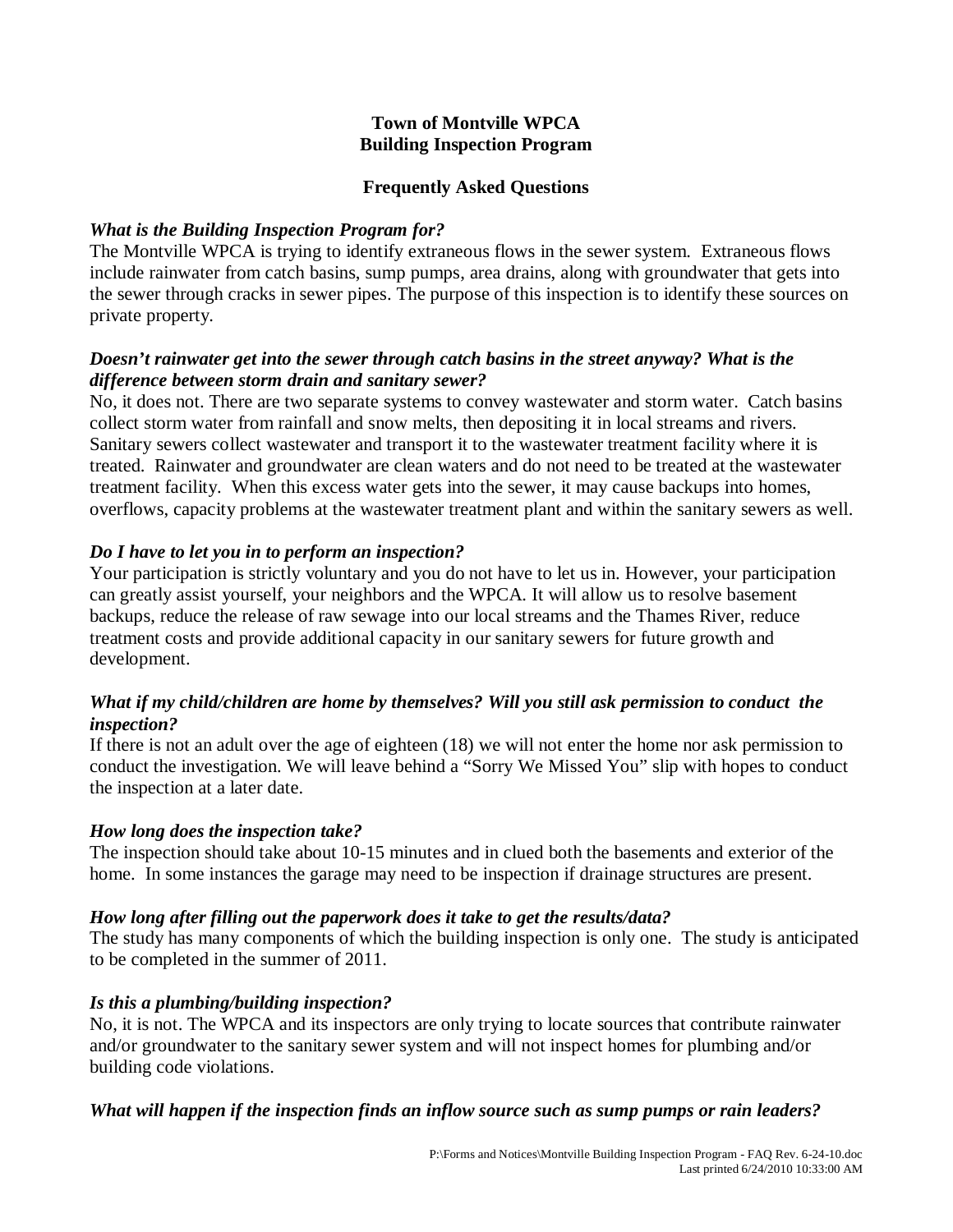This information will be noted by the inspector and will be used in an overall evaluation of the amount of clean water that enters the sanitary sewer system. This information will help assist the WPCA select and design the most cost effective solution to mitigate the problem associated with inflow (basement backups and sanitary sewer overflows).

# *Is their any fine or penalties if an inflow source is located?*

The following policies are found in the WPCA's Sewer Use Ordinances:

(a) The WPCA Enforcement Official may issue a citation providing for the imposition of a fine on any person who has received written warning of any such violation(s) and who fails to cause any such violation(s) to cease or otherwise fails to correct any such violation(s) to the satisfaction of the WPCA Enforcement Official. No such penalty shall exceed two hundred fifty dollars (\$250.00) for each offense. In case of a continuing violation, each day of continuances thereof shall be deemed to be a separate and distinct offense.

## *What is the current WPCA Policies regarding private inflow sources such as sump pumps and rain leaders?*

The following policies are found in the WPCA's Sewer Use Regulation:

Section 6.00 B. of the WPCA's Regulation states that No PERSON SHALL discharge or cause to be discharged, STORM WATER, INFILTRATION, INFLOW, natural streams, subsurface drainage, COOLING WATER, large continuous flow of water seeping into building or excavation soils or other underground sources, surplus from flow wells or unpolluted industrial process waters into any SANITARY SEWER.

Section 6.02 of the WPCA's Regulation states that the discharge of wastes or wastewaters that are inconsistent with a particular SEWER's original classification SHALL not waive or constitute any amendment of the originally and formally expressed intended use and kind designated for the SEWER; the original designation and corresponding classification of the SEWER SHALL remain in effect unless and until they have been amended by the WPCA pursuant to this [Section 6].

# *Why should I disconnect my sump pump?*

Disconnecting your sump pump will help to reduce extraneous flow in the sanitary sewer system and help protect your basement and your neighbor's basement from backups during rain events. In addition, according to the WPCA's sewer use regulation and ordinance, discharge of non-sanitary flows to the sanitary sewer system is not permitted.

# *How much will this cost me?*

The WPCA is paying for the inspection to be performed. If the homeowner decides to remove or redirect inflow sources such as sump pumps, capping clean outs, floor drains, and the disconnection of roof leaders; It is yet to be determined if the WPCA will develop a program that would provided financial assistance to building owners.

# *Is it difficult to remove or redirect inflow sources?*

The removal or redirection of an inflow source is fairly simple and straight forward and can be done by the homeowner or a licensed plumber.

# *Who do I call about options to remove my inflow source?*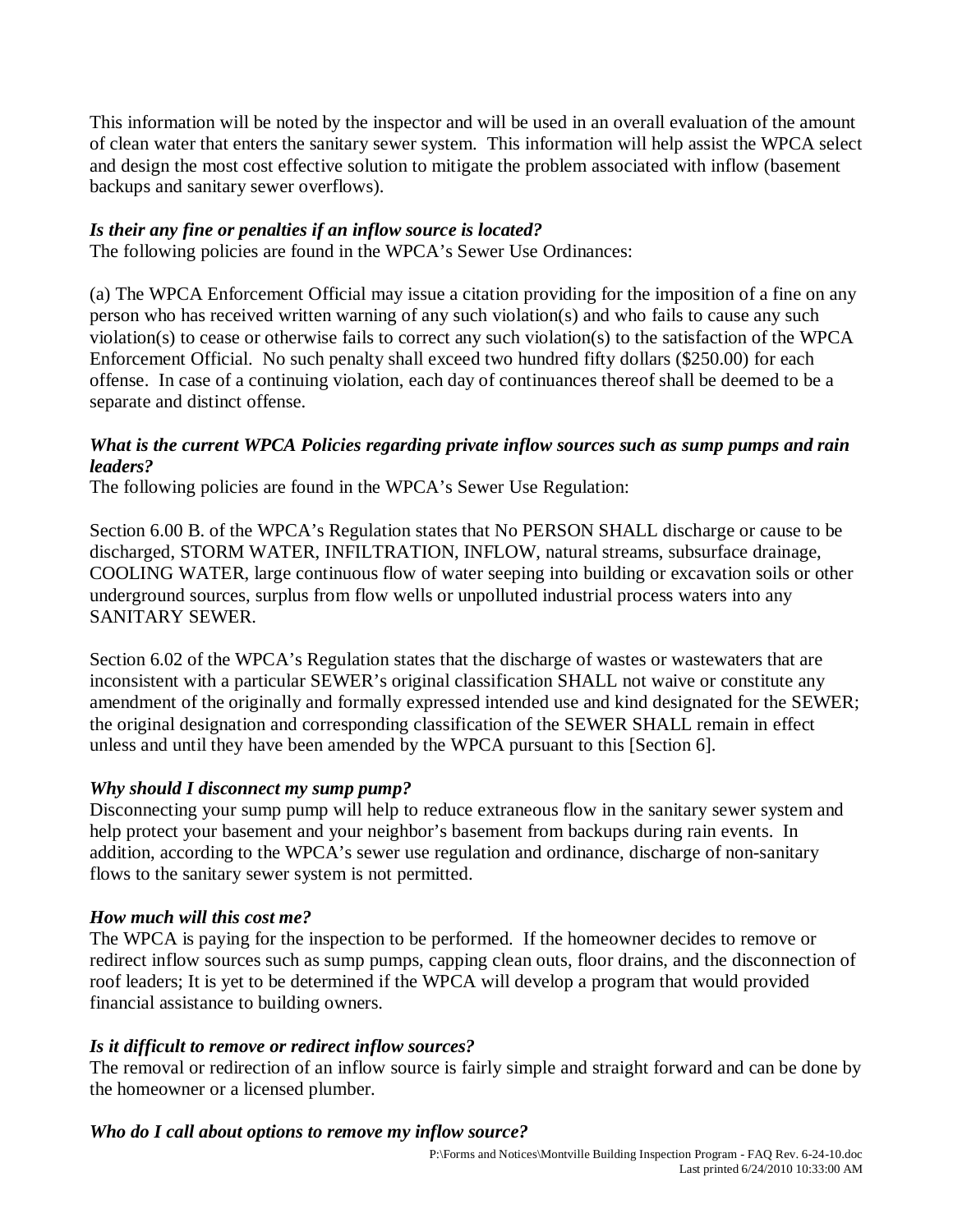When the study is completed it will contain means and methods for discontinuance of clean water connections. If you know you have a clean water source and wish to take action earlier and would like assistance in how to proceed you can contact the WPCA for direction.

# *Will the water come back into the house or flood the property? Will the water on the street/driveway/sidewalk freeze in the winter?*

The best solution is to pump the water as far away from the foundation of the house by using a long hose or splash plate. An ideal solution would be to pump the water to (a catch basin) the street where it can be collected by the Town drainage system.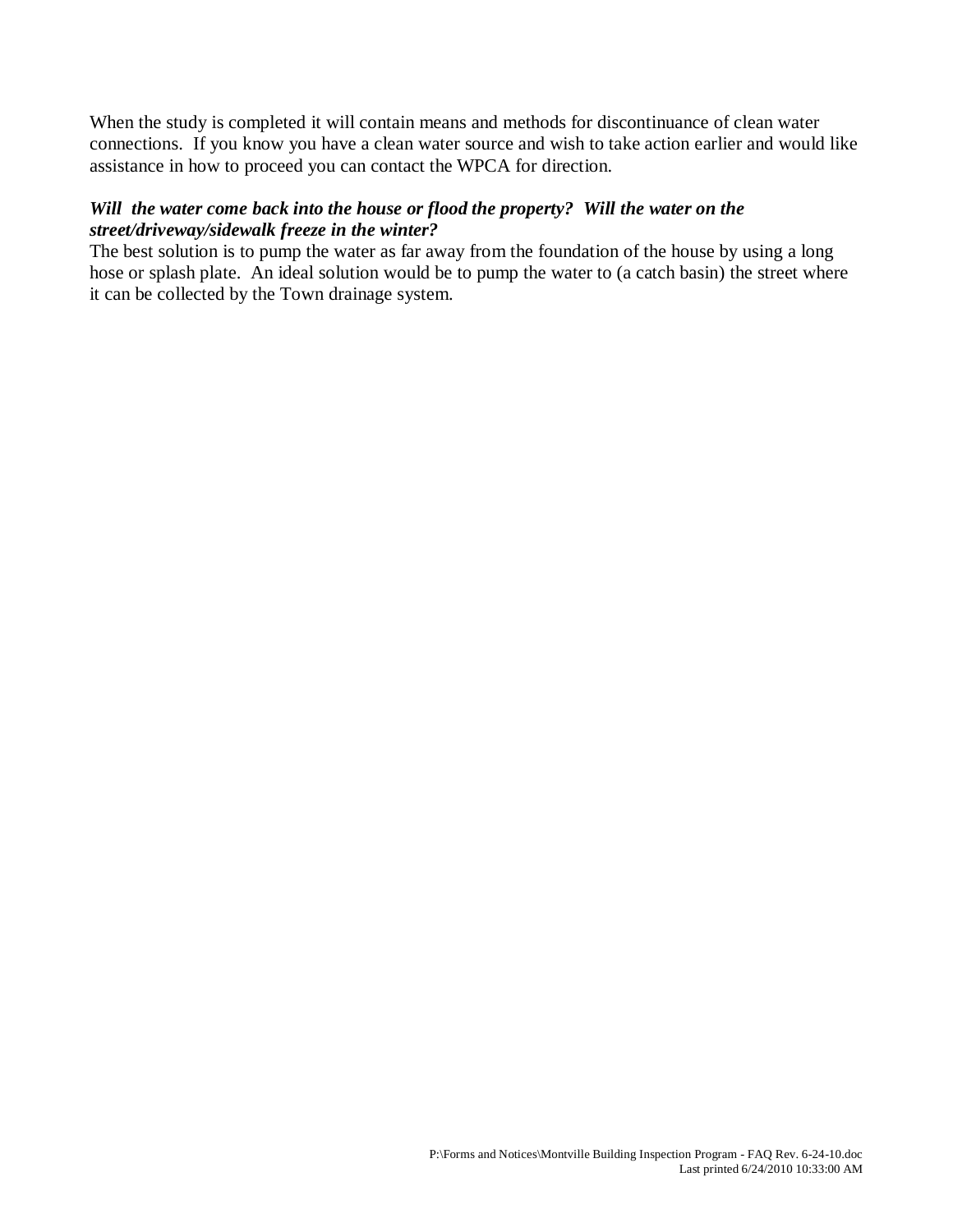#### Montville Building Inspection Streets

### **Subsystem 2**

Alaska Rd California Dr Carolina Dr Connecticut Blvd Connecticut Blvd Right of Way David Dr Florida Dr George Dr Georgia Rd Hunters Run Illinois Ct Indiana Cir Massachusetts Rd Michigan Cir Ohio Dr Old Colchester Rd Williams Rd - Hunters Run Old Colchester Rd Right of Way Pennsylvania Ave Rebecca Ct Rebecca Ct Right of Way Rhode Island Dr

### **Subsystem 8**

Adamo Ave Anderson La D'Amato Dr Fellows Rd John W. Luty Ct Maple Ave Sharp Hill Rd - Palmertown Rd (Rt 163) Mayo Ave Old Colchester Rd Mayo Ave - Hunters Run Old Colchester Rd Right of Way Palmertown Rd (Rt 163) Fellows Rd - Maple Ave Palmertown Rd (Rt 163) Right of Way Taddei Ct Taddei Ct Right of Way